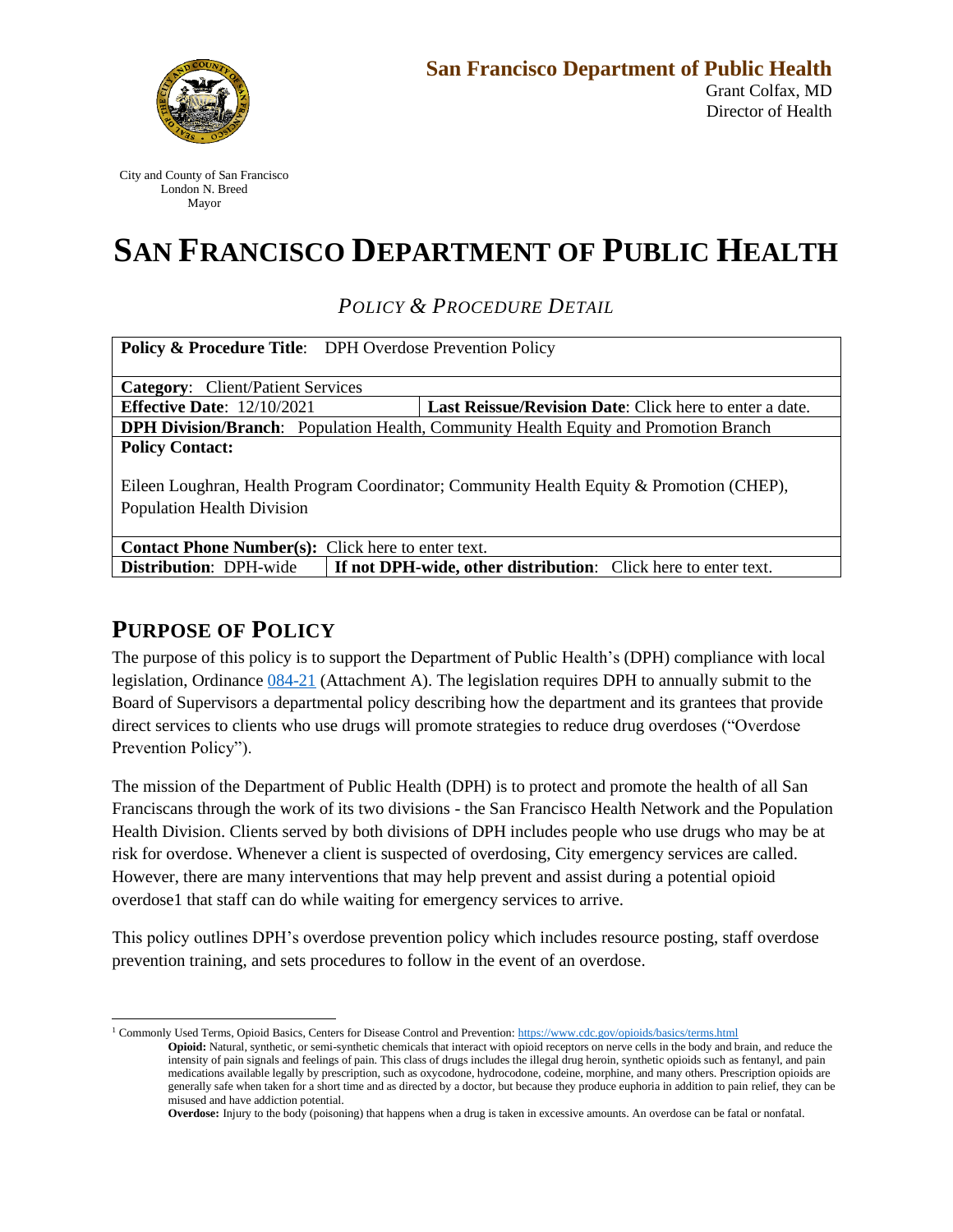## **POLICY APPLICATION**

This Overdose Prevention Policy applies to all DPH branches and sections that may engage with and/or provide direct services to clients who use drugs. In addition, policy components B - D, defined below, apply to both DPH branches and sections as well as its grantees that manage property and/or provide direct services to clients who use drugs.

## **DPH OVERDOSE PREVENTION POLICY & PROCEDURES**

DPH branches, sections, and grantees that engage with and/or provide direct services to clients who use drugs will adopt the following policy and adapt outlined procedures to follow in the event of an overdose.

#### **A. Drug Treatment and Harm Reduction Programs and Services**

Clients served by branches and sections across DPH include people who use drugs who may be at risk for overdose. The Department of Public Health (DPH) has a long history of providing direct treatment services and supporting harm reduction as an effective strategy for overdose prevention. In 2000, the San Francisco Health Commission unanimously passed a resolution adopting a Harm Reduction Policy for Substance Abuse, STD and HIV treatment and prevention services, and/or programs that serve people who use drugs in their programs.

San Francisco has been a national leader in promoting the health and recovery of people who use drugs (PWUD) and/or with substance use disorders (SUD) and has a strong track record of innovation. DPH will continue to support effective strategies to prevent overdose death such as increasing the provision and use of naloxone to reverse overdose; expanding the use of low-barrier medication assisted treatment (MAT) to prevent overdose; and establishing harm reduction policies in high-risk settings.

#### **B. Resource Posting**

DPH branches, sections, and grantees will post and make accessible the following harm reduction resource schedules:

- i. a syringe access and disposal schedule, and
- ii. a naloxone distribution schedule

DPH branches, sections and grantees will update these schedules monthly. The updated schedules are available to print and save at the Overdose Prevention Resources SF.Gov webpage (https://sf.gov/information/overdose-prevention-resources).

Depending on the setting, the schedules may be posted in several locations. DPH branches, sections, and grantees will each determine appropriate locations for schedule posting. Some examples include:

- Exam and counseling rooms
- Lobbies and/or waiting areas
- Employee shared spaces (e.g., break rooms, conference rooms)
- Restrooms
- Employee workspaces
- Laboratories/research spaces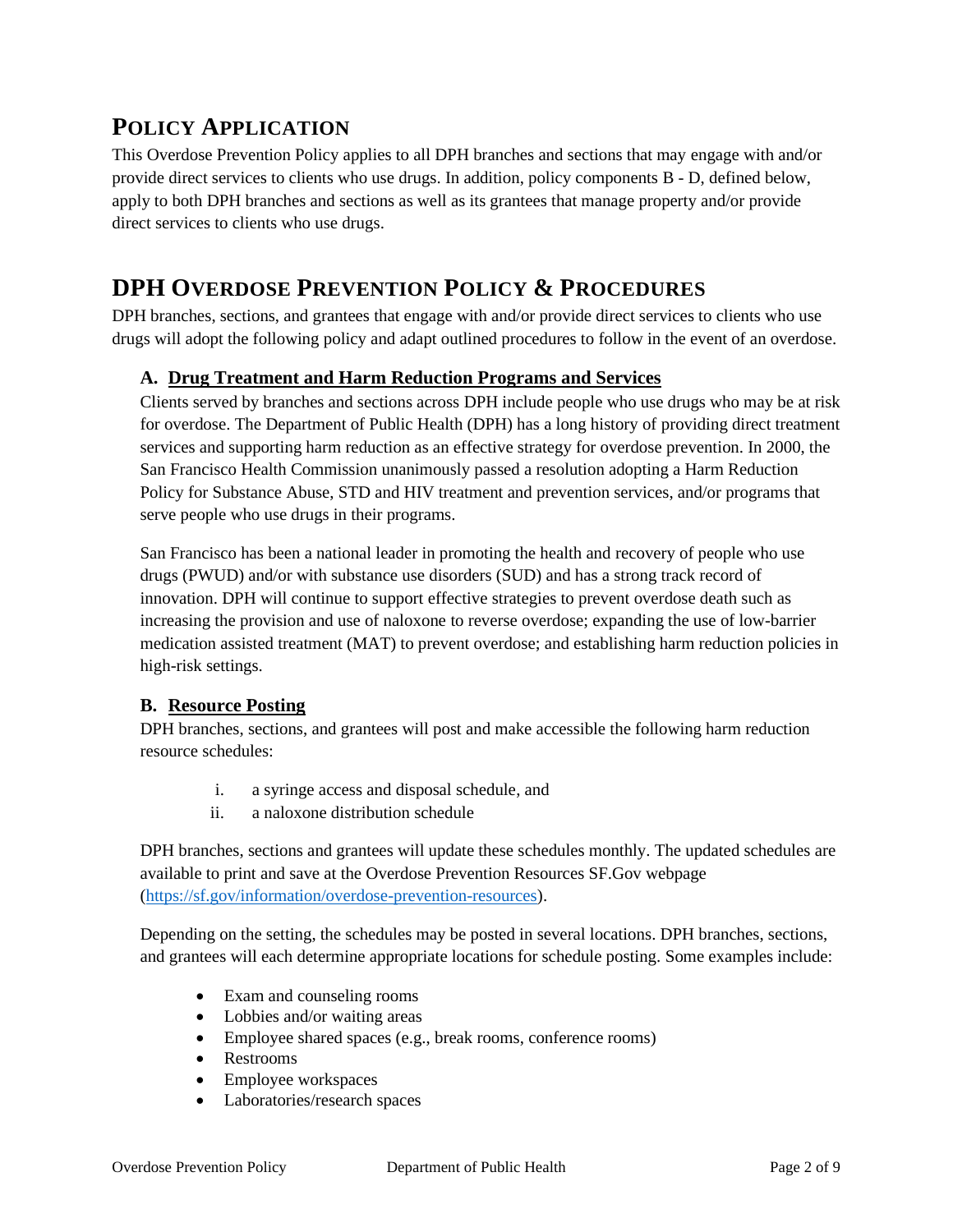#### **C. Overdose Prevention Training**

DPH branches, sections, and grantees with staff who directly engage with people who use drugs will provide overdose prevention training to all relevant staff once per year as part of regularly scheduled staff trainings and will ensure that new staff who directly engage with people who use drugs are trained in overdose prevention strategies and response protocol as part of their orientation.

Overdose prevention trainings are currently provided through/are provided by DPH's Community Health Equity and Promotion (CHEP) branch, through the DOPE project, and the Harm Reduction Training Institute (HRTI). DPH is also currently in the process of developing an e-learning module and will notify DPH branches and sections with more information in 2022.

Once the e-learning module is live, DPH will strongly encourage all DPH staff to complete the module.

#### **D. Overdose Reversal and Response**

DPH branches, sections and grantees with staff who regularly engage with people who use drugs will maintain an onsite overdose response policy that describes the steps that will be taken in the event an individual overdoses on property managed by the department or in the presence of department staff.

The following list describes steps that staff can take to respond to an overdose at a site managed by DPH or where DPH staff are present. These steps may be adapted for specific settings (e.g., hospital settings, outpatient clinic settings, workplaces, research settings, etc.).

- 1) Staff should continuously monitor clients moving throughout the site. Staff should continuously monitor bathroom usage to ensure safety.
- 2) If a client is unresponsive and/or unconscious, try to wake them by calling their name, if known, or yelling for them to respond. If they do not respond, try waking them with a pain stimulus by pinching their ear, rubbing their sternum, or tapping their foot with yours. Check breathing; **if they are not breathing and are unresponsive immediately alert another staff member and engage EMS by calling 911**.
	- a. Communicate to dispatch: "person is unresponsive and not breathing, possible overdose, please have naloxone/Narcan."
- 3) Staff will get the NALOXONE stored in the [*stored in the secure, room temperature location noted in the program's overdose prevention plan*]. Staff will administer one dose of nasal naloxone to the client.
	- a. Any staff member who has received training in overdose recognition, response and naloxone administration can attend to the client (Attachment B).
- 4) If the client has a pulse, perform rescue breathing. For individuals without a pulse, perform CPR (rescue breathing  $+$  chest compressions). If available, an Ambu Bag (artificial breathing) or breathing shield can be used instead.
- 5) If there is no response to the naloxone from the client after 2-3 minutes, administer a second dose of naloxone and continue with rescue breathing while awaiting EMS.
- 6) EMS will assess the client and either transport to the hospital or patron will refuse transport. If client stays at venue, continue to observe for re-sedation as long as possible.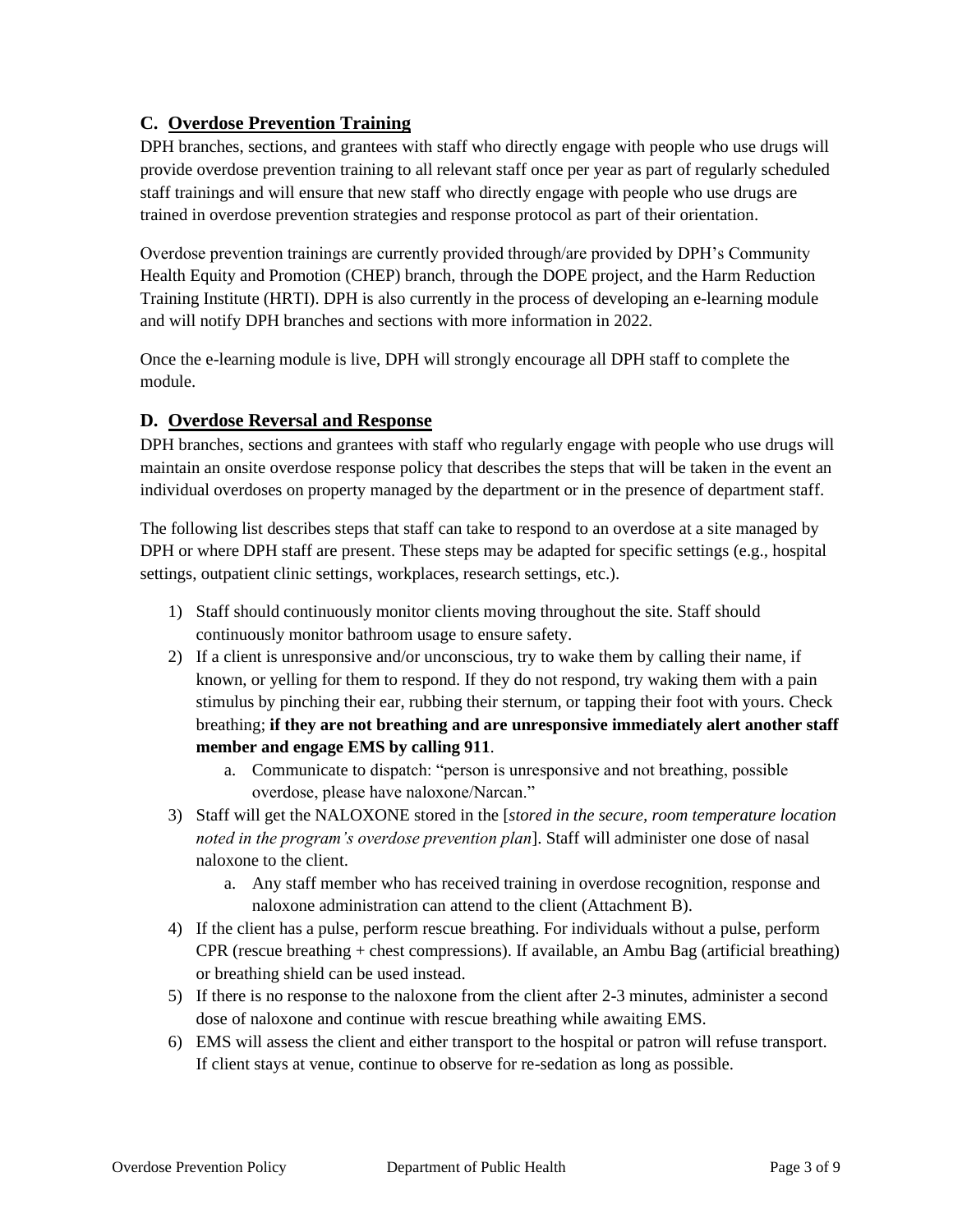Each onsite overdose response policy will include steps to for a debrief session following an overdose episode. The session should be facilitated by site leadership and provide an opportunity for staff to discuss the steps that were taken, address any concerns, and identify areas of improvement for future response.

#### **E. Identification of Overdose Prevention Champion** (*DPH branches and sections only*)

DPH branches and sections with staff who engage with people who use drugs and/or with grantees who manage property or provide direct services to people who use drugs will identify an Overdose Prevention Champion. The responsibilities of each Overdose Prevention Champion may include:

- Tracking and managing overdose prevention training for branch/section staff
- Coordination of branch/section naloxone and other harm reduction supplies. This includes updating posted supply schedules, monitoring naloxone expiration and replacing when naloxone supply expires, as well as tracking the number of reversals.
- For DPH branches and sections with grantees who manage property or provide direct services to people who use drugs, the Overdose Prevention Champion will develop a process to monitor and evaluate grantees for compliance with established overdose prevention policies (sections B-D above).

### **ATTACHMENTS**

- A. Administrative Code Departmental Overdose Prevention Policies
- B. Legal References California Civil Code Section 1714.22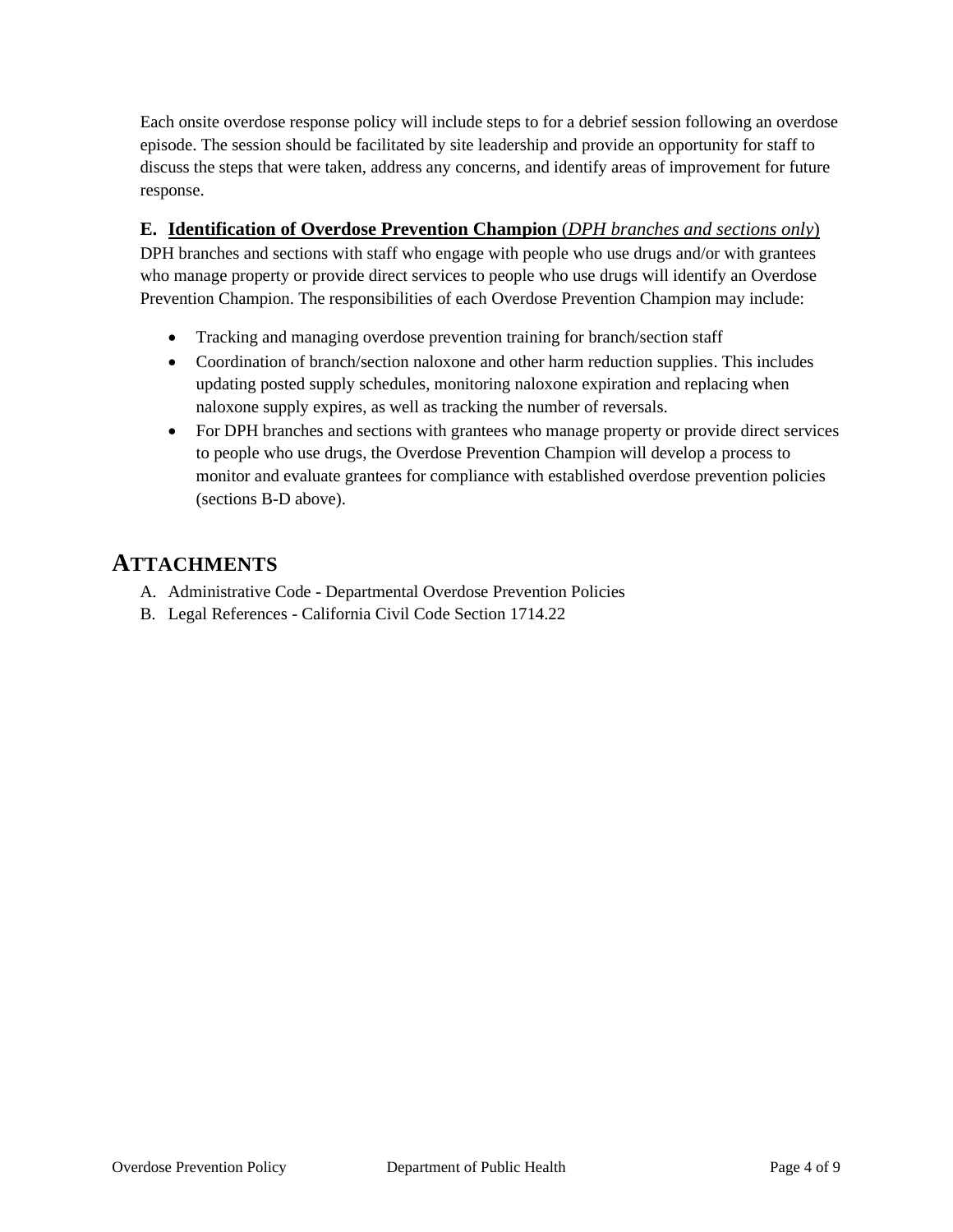## **ATTACHMENT A - ADMINISTRATIVE CODE - DEPARTMENTAL OVERDOSE PREVENTION POLICIES**

FILE NO. 210304

#### ORDINANCE NO. 084-21

#### ENACTMENT DATE: 06/25/2021

#### **[Administrative Code - Departmental Overdose Prevention Policies]**

**Ordinance amending the Administrative Code to require the Department of Public Health, Department of Homelessness and Supportive Housing, Human Services Agency, and Department of Emergency Management to develop and submit to the Board of Supervisors departmental overdose prevention policies.**

Be it ordained by the People of the City and County of San Francisco:

Section 1. Findings.

(a) According to data from the Office of the Medical Examiner, the number of people who have died from drug overdoses in San Francisco has been rising at a staggering rate. In 2017, 222 people in San Francisco died from a drug overdose. In 2020, 697 people in San Francisco died from a drug overdose. This represents more than a tripling of the death rate in only three years, such that deaths from drug overdoses now average nearly two a day, and nearly 60 a month.

(b) Fentanyl, which is estimated to be 50 to 100 times more potent than morphine, entered the San Francisco market around 2015, causing eleven deaths that year. In 2016, the number of fentanyl overdose deaths in San Francisco doubled, reaching a total of 22. In 2020, 502 people were reported to have died in San Francisco as a result of overdose from use of fentanyl. Thus, in five years, fentanyl overdose deaths in San Francisco increased by 4500%.

(c) This is a public health crisis of major proportions that is out of control. The number of people who died from a drug overdose in San Francisco in 2020 was more than three times the number of people who died in San Francisco from COVID-19 that same year.

(d) Based on data showing the addresses of fatal drug overdoses in San Francisco over the first eight months of 2020, 111 people died on sidewalks or alleys, or in parks or cars; 296 people were found dead in homes or hotels, many in supportive housing in the Tenderloin; and 60 people were pronounced dead at hospitals.

(e) Consuming drugs alone while sheltering-in-place during the COVID-19 pandemic almost certainly amplified the overdose death risk of strong drugs; more than half of the 561 deaths from accidental overdoses during the period January - October 2020 occurred indoors.

(f) A 2019 study published in Drug and Alcohol Dependence surveyed overdose mortality among residents of single room occupancy (SRO) buildings in San Francisco during the period 2010 – 2017, and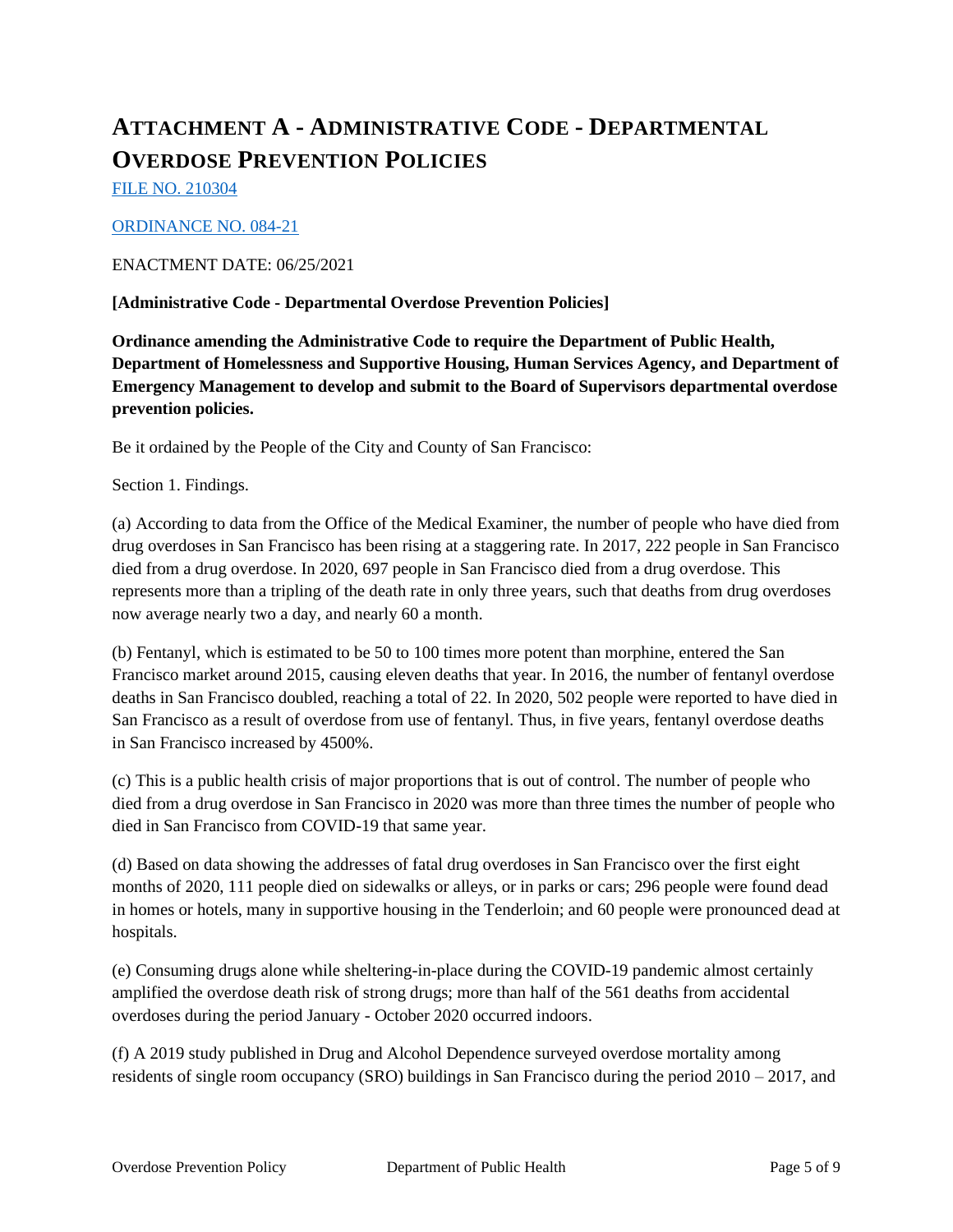found that overdose mortality was substantially higher among SRO residents as compared to non-SRO residents, and that SRO residents were also more likely to die from overdosing at home than elsewhere.

(g) A 2019 study published in the Journal of Urban Health examined the acceptability, feasibility, and implementation of the Tenant Overdose Response Organizers (TORO) program facilitated in ten SROs in Canada. That study concluded that the overdose response interventions used by the TORO program, including peer-led overdose prevention and response trainings, wall-mounted naloxone for emergency response, and peer-led support groups, are effective tools in addressing overdose risk in SROs. The study also concluded that tenants who had participated in the program and were taught about opioid overdoses were better able to respond to overdoses and contribute to wider community responses. This study helped inform the DOPE (Drug Overdose Prevention and Education) Project's SRO initiative in San Francisco.

Section 2. Chapter 15 of the Administrative Code is hereby amended by adding Section 15.17, to read as follows:

#### *SEC. 15.17. DEPARTMENTAL OVERDOSE PREVENTION POLICIES.*

*By no later than December 31, 2021, and every year thereafter, the Department of Public Health, the Department of Homelessness and Supportive Housing, the Healthy Streets Operation Center through the Department of Emergency Management, and the Human Services Agency shall each submit to the Board of Supervisors a departmental policy describing how the department and its grantees that provide direct services to clients who use drugs will promote strategies to reduce drug overdoses ("Overdose Prevention Policy"), along with a resolution to accept transmission of the policy. Each departmental Overdose Prevention Policy shall, to the extent applicable to the department's activities:*

*(a) Address how departmental programs will provide drug treatment and harm reduction programs and services;* 

*(b) Describe where the department will post the following materials to ensure that they are available and accessible to all clients:*

*(1) Up-to-date information about the location and schedule of syringe access and disposal services; and*

*(2) Up-to-date referral information about naloxone access and the schedule of overdose prevention and naloxone distribution services;*

*(c) Include an onsite overdose response policy that describes the steps the department will take in the event that an individual overdoses on property managed by the department or in the presence of department personnel;*

*(d) Ensure that department staff who work with people who use drugs receive training in overdose prevention strategies; and*

*(e) Describe the process by which the department will ensure that grantees that manage property on behalf of the department and/or provide direct services to people who use drugs implement overdose prevention policies that contain the information required in subsections (a)-(d) of this Section 15.17 as applied to the grantee.*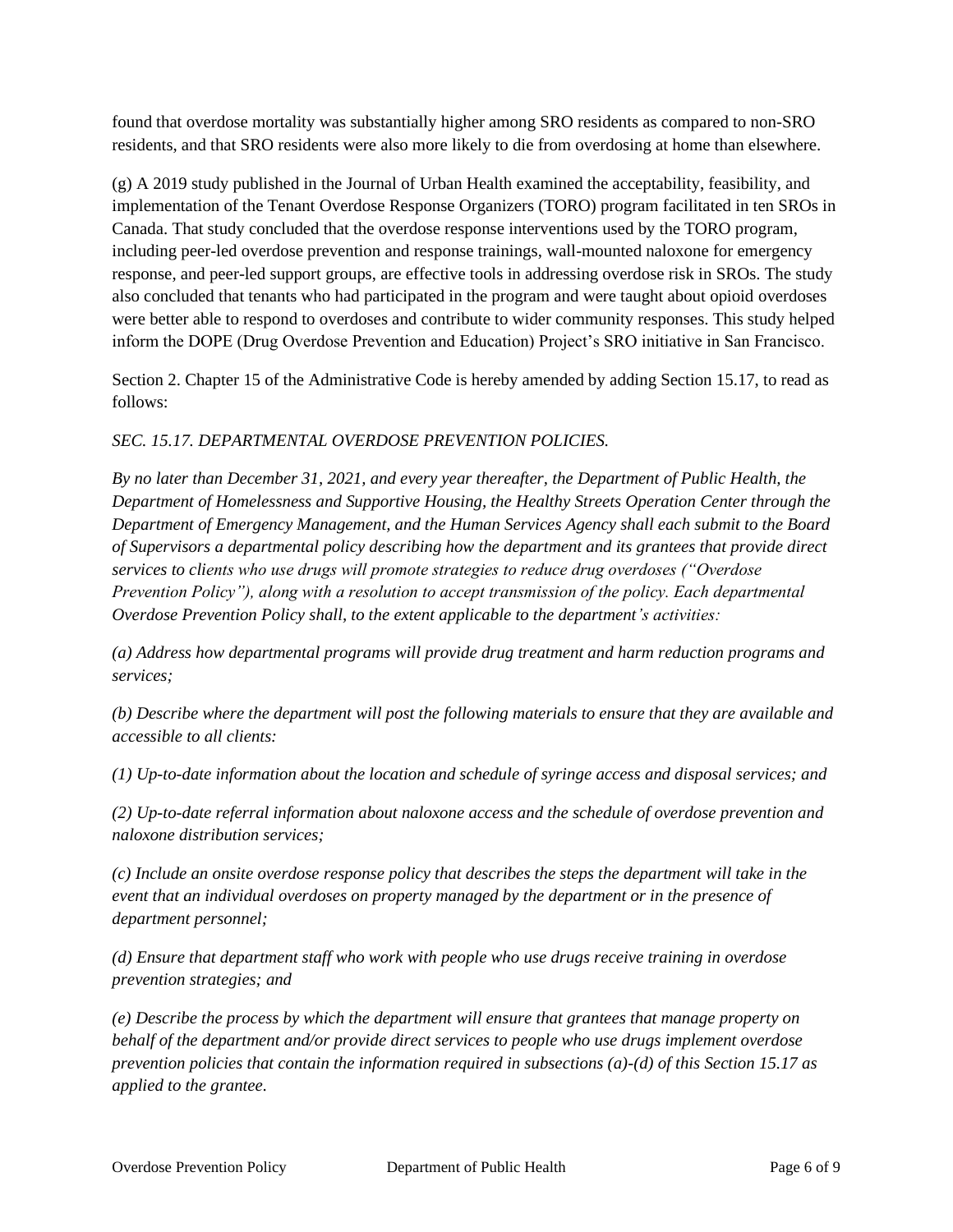*Section 3. Effective Date.* 

*This ordinance shall become effective 30 days after enactment. Enactment occurs when the Mayor signs the ordinance, the Mayor returns the ordinance unsigned or does not sign the ordinance within ten days of receiving it, or the Board of Supervisors overrides the Mayor's veto of the ordinance.*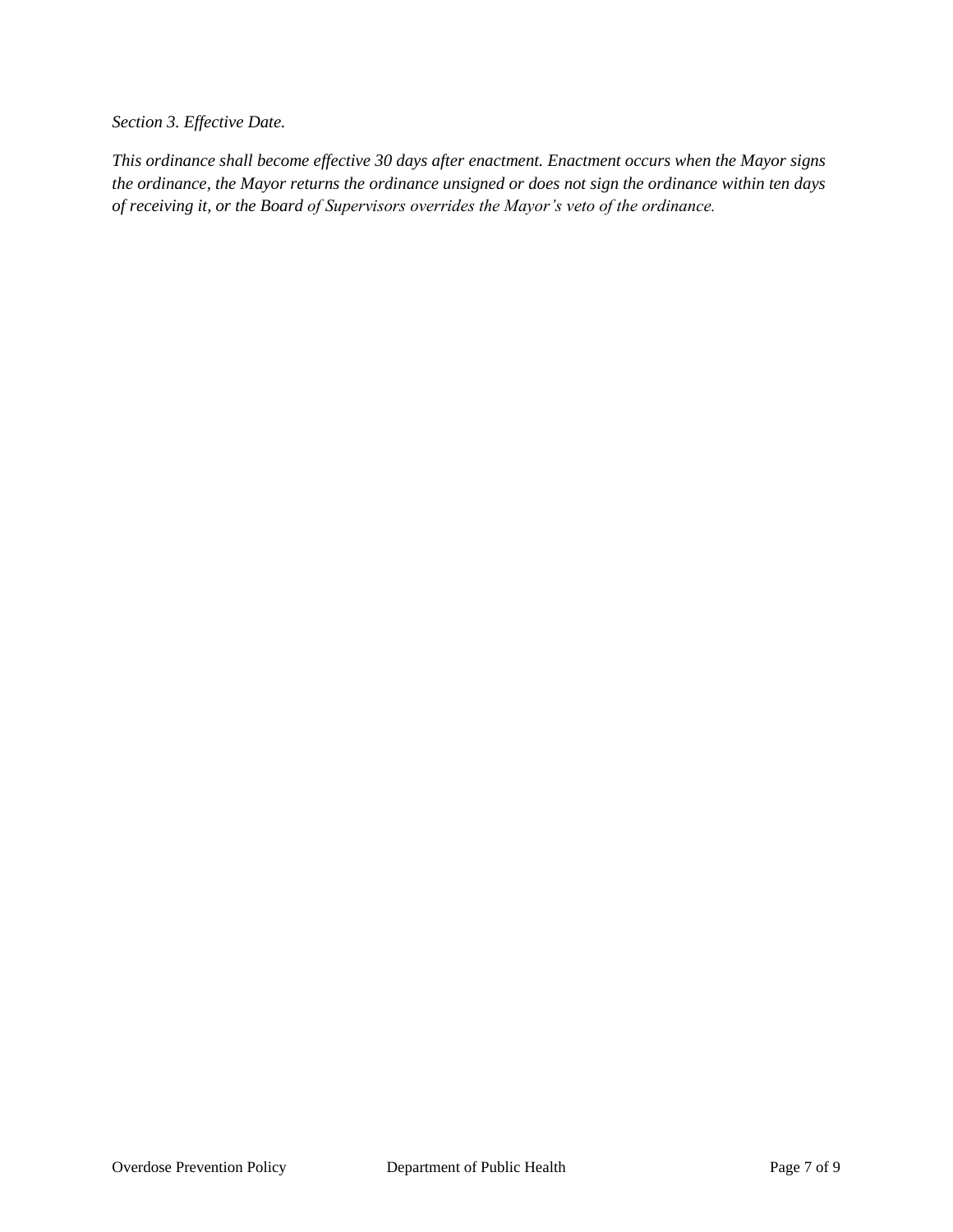## **ATTACHMENT B - LEGAL REFERENCES - CALIFORNIA CIVIL CODE SECTION 1714.22**

Legal/Liability:

Under California Law, staff who have received opioid overdose prevention and treatment training (meaning any training operated by a local health jurisdiction or that is registered by a local health jurisdiction to train individuals to prevent, recognize, and respond to an opiate overdose) are legally allowed to administer naloxone to a person who may be experiencing an opioid overdose. A person who is trained in overdose prevention strategies and administers naloxone shall not be held liable for civil action or be subject to criminal prosecution for possession or administration.

A prescriber may issue a standing order authorizing the administration of naloxone by any trained layperson to someone who may be experiencing an opioid overdose. If the program does not have an authorized prescriber (anyone who has prescribing privileges in the state of California), then they may work with a program that provides training and naloxone distribution to come provide training to staff.

Pursuant to Section 1714.22 of the California Civil Code:

For purposes of this section, the following definitions shall apply:

"Opioid antagonist" means naloxone hydrochloride that is approved by the federal Food and Drug Administration for the treatment of an opioid overdose.

"Opioid overdose prevention and treatment training program" means any program operated by a local health jurisdiction or that is registered by a local health jurisdiction to train individuals to prevent, recognize, and respond to an opiate overdose, and that provides, at a minimum, training in all of the following:

(A) The causes of an opiate overdose.

- (B) Mouth to mouth resuscitation.
- (C) How to contact appropriate emergency medical services.
- (D) How to administer an opioid antagonist.

(2) A licensed health care provider who is authorized by law to prescribe an opioid antagonist may issue standing orders for the administration of an opioid antagonist to a person at risk of an opioid-related overdose by a family member, friend, or other person in a position to assist a person experiencing or reasonably suspected of experiencing an opioid overdose.

(d) (1) A person who is prescribed or possesses an opioid antagonist pursuant to a standing order shall receive the training provided by an opioid overdose prevention and treatment training program.

(f) Notwithstanding any other law, a person who possesses or distributes an opioid antagonist pursuant to a prescription or standing order shall not be subject to professional review, be liable in a civil action, or be subject to criminal prosecution for this possession or distribution. Notwithstanding any other law, a